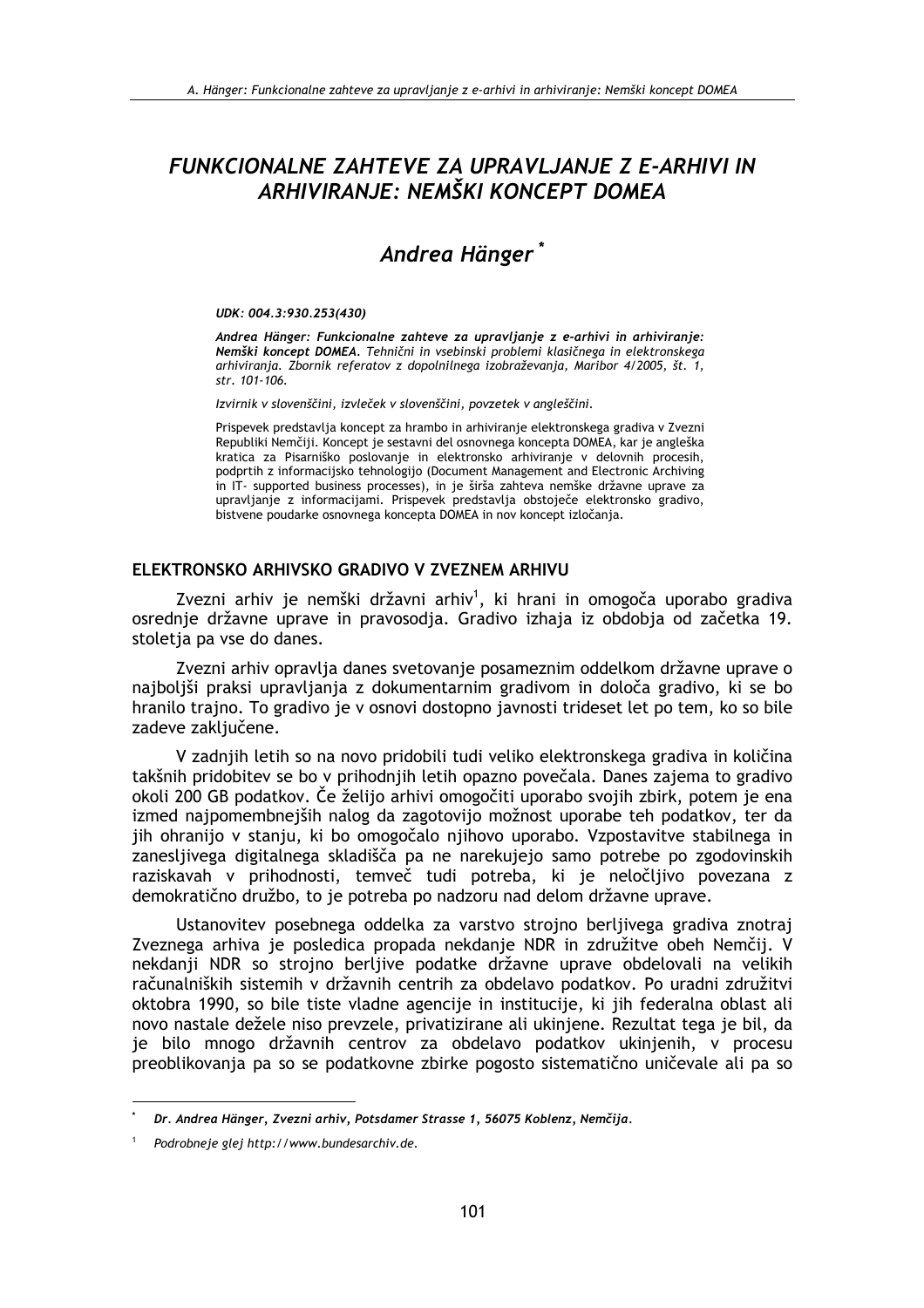jih prenašali v nova zasebna podjetia. Da bi uspeli zavarovati čim več informacij, je moral Zvezni arhiv izredno hitro posredovati. Naiprej so leta 1990 dopolnili arhivski zakon in si tako zagotovili pravno pooblastilo za prevzem arhivskega gradiva nekdanje NDR v Zvezni arhiv. Nato pa je bil avgusta 1991 znotraj Zveznega arhiva ustanovljen specializiran oddelek za elektronsko gradivo.

Vendar ni bilo pomembno samo pridobivanje podatkov, temveč predvsem zavarovanje dokumentacije, potrebne za branje in interpretacijo teh podatkov. Poseben uspeh je bil dosežen s pridobitvijo »podatkovne zbirke družbene zmogljivosti, zbirke podatkov, ki vsebuje individualne informacije za visok odstotek delovne sile nekdanje NDR, vključno s podrobnostmi o izobrazbi, izobraževanju in zaposlitvi. Celotna podatkovna zbirka vsebuje informacije o 7,25 milijonih posameznikov in zajema okoli 1,5 GB podatkov.

Pridobitev in interpretacija podatkov iz obnovljenih podatkovnih zbirk nekdanje NDR predstavlja zanimiv študijski primer t. i. digitalne arheologije, izjemno težka rekonstrukcija podatkov in informacij pa je omogočila pridobivanje izkušenj, kar kaže na velik pomen dobro organiziranega podatkovnega transferja v današnjem času.

Poleg vzhodnonemških podatkov pa to digitalno skladišče vsebuje sodobno statistiko stanja na trgu dela, nekatere vojaške podatkovne zbirke, geološki informacijski sistem, nekaj dokumentacije sistema upravljanja z dokumenti in celo osebne spise v digitalni obliki.

Izkušnja z digitalno arheologijo je jasno pokazala potrebo o standardizirani proceduri izločanja, saj v nasprotnem primeru v prihodnosti ne bo možno upravljati veliko pomembnejšega digitalnega skladišča. Trenutno npr. nemške zvezne agencije uporabliajo ali bodo uporabliale devet različnih sistemov upravliania z dokumenti. Drugi problem pa predstavlja dejstvo, da digitalnih zapisov ni mogoče pustiti na zastarelem formatu kot npr. gradivo na papirju in ga nato po dolgem času zanemariania prenesti v digitalno skladišče (po preteku 30 let). Ta izziv je tako družben kot institucionalen in ne samo tehničen, saj gre za dolgoročno hranjenje gradiva institucij, pri katerih prihaja do političnih, upravnih in finančnih sprememb.

Brez standardizacije tehničnih in organizacijskih postopkov ni možnosti za izločanie in arhiviranie s sredstvi, ki so na razpolago. V želii po vzpostavitvi standardov je Zvezni arhiv na srečo dobil priložnost, da se vključi v najpomembnejšo nemško strategijo e-uprave, imenovano DOMEA.

## **KONCEPT DOMEA**

DOMEA, kar pomeni Pisarniško poslovanje in elektronsko arhiviranje v delovnih procesih, podprtih z informacijsko tehnologijo (Document Management and Electronic Archiving in IT- supported business processes), je širša zahteva nemške državne uprave na področju upravljanja z informacijami. Program, znan tudi pod imenom »Koncept pisarne brez papiria« (Paperless Office Concept), je leta 1996 uvedel Zvezni vladni urad za koordinacijo in svetovanje na področju informacijskih tehnologij pri Zvezni vladi  $(KBSt)^2$ , da bi pomagal vladnim uradom pri izbiri ustreznih

Zvezni vladni urad za koordinacijo in svetovanje na področju informacijskih tehnologij pri Zvezni vladi (KBSt) je bil ustanovljen leta 1968. Urad je del Ministrstva za notranje zadeve in je medministrski urad Zvezne vlade, katerega namen je zagotavljati zvezni upravi optimizacijo uporabe informacijskih tehnologij tako na posameznih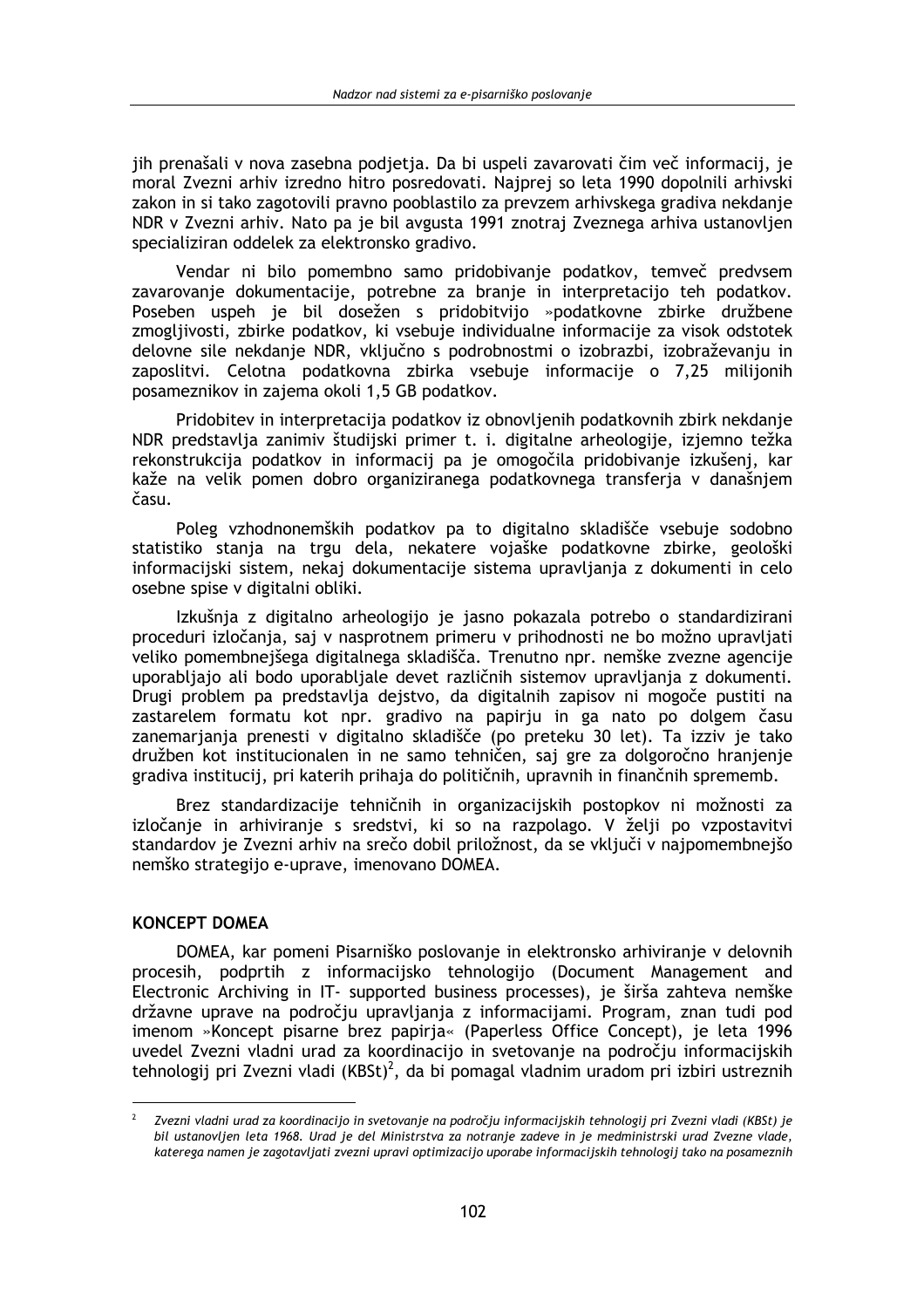rešitev ali dobaviteliev vsebinami, upravliania z delovnimi procesi in dokumentarnim gradivom. $3$ 

Koncept DOMEA je sestavljen iz treh delov: organizacijskega koncepta, ki opisuje postopke pri upravljanju z gradivom (dokumentarnim?) in z delovnimi procesi v elektronskem okolju, specifikacije zahtev s približno 250 zahtevami za sisteme upravljanja z gradivom in delovnimi procesi ter certificiranje tistih dobaviteljev IT opreme, ki želijo oceno svojih izdelkov glede na zahteve. Koncept daje osnovo, ki predstavlja minimum, potreben za zanesljiv sistem upravljanja z elektronskim gradivom. Vsakdo, ki bi želel uporabiti ta sistem, mora upoštevati svoje specifične poslovne potrebe in kontekst. Generične zahteve pa morajo biti izdelane z dodajanjem posebnih potreb in izbiro alternativnih zahtev glede na skupno politiko in prakso. Koncept opisuje celoten delovni proces, začenši s prispelim dopisom, e-pošto ali poročilom, skozi njegov življenjski cikel vse do izločanja.

Koncept DOMEA uvaja osrednje zahteve za sisteme upravljanja z dokumentarnim gradivom v javni upravi.<sup>4</sup> Ti sistemi morajo biti usklajeni z različnimi predpisi, ki jih določa zakonodaja, veljavni poslovniki, predpisi in navodila. V prvi vrsti so to predpisi o zaključenosti, integriteti in avtentičnosti javnega gradiva (uradnih dokumentov/uradnega gradiva). Drugače povedano, uradnih dokumentov ni možno naknadno spreminjati, zamenjevati, odstranjevati, uničevati ali izbrisati. Prav tako pa mora sistem upoštevati posamezna načela gradiva javne uprave, kar pomeni, da morajo biti dokumenti shranjeni na primeren način, v sistematično urejenih predmetnih spisih glede na funkcijo posameznega urada. Nenazadnje pa morajo biti sistemi usklajeni z odgovornostjo in zakonitostjo dela v upravnih postopkih, kar pomeni, da morajo biti odgovornosti in obveznosti v teku postopka dokumentirane v gradivu, ter da mora biti iz gradiva vsak trenutek popolnoma razvidno stanje in razvoj vsake posamezne zadeve v nekem primeru. Koncept DOMEA prikazuje način varnega upravljanja z gradivom v času njegovega kontroliranega življenjskega cikla v skladu z zahtevami relevantnih predpisov.

Od leta 1996 je DOMEA postal najvažnejša smernica za uvajanje elektronskega gradiva in z informacijskimi tehnologijami podprtega delovnega procesa. Hiter tehnološki razvoj in nove praktične izkušnje so KBSt vodile k ponovnemu uvajanju

Za izvajanje svoje naloge KBSt razvija okvirna pravila za uporabo informacijskih tehnologij znotraj zvezne administracije. Na osnovi odobritve ministrstev, ki sodelujejo v Medministrskem koordinacijskem komiteju za informacijske tehnologije v Zvezni administraciji (IMKA), objavlja KBSt ta pravila kot splošna priporočila.

- $\mathbf{R}$ Koordinierungs- und Beratungsstelle der Bundesregierung fuer Informationstechnik in der Bundesverwaltung (KBSt). DOMEA. Izdelava pilotskega sistema za Pisarniško poslovanje in elektronsko arhiviranje v delovnih procesih, podprtih z informacijsko tehnologijo. 1. poglavje: Organizacijski koncept. 2. poglavje: Rezultati razpisa, (Leistungsverzeichnis der Ausschreibung), Bonn 1997 (Knjižna serija KBSt,  $34:$ http://www.kbst.bund.de/papers/sr/34/); Zvezni vladni urad za koordinacijo in svetovanje na področju informacijskih tehnologij pri Zvezni vladi (KBSt). Zaključno poročilo o projektu DOMEA®. Upravljanje z dokumenti in elektronsko arhiviranie v delovnih procesih, podprtih z informacijsko tehnologijo. Koeln: Bundesanzeiger 1999 (Knjižna serija KBSt, 41).
- Za opis prvega projekta DOMEA glej Engl Andreas, Michael Wettengel, From Project to Practice, the DOMEA project in Germany. V ARMA, July/August 2003, Vol. 37, No. 4, str. 49-56.

specializiranih področjih, kakor tudi v organizacijskem, finančnem in tehničnem smislu. Cilji Zvezne vlade glede uporabe informacijskih tehnologij pa so, da informacijske tehnologije strateško povežejo z ostalimi področji administracije, kot sta upravljanje in organizacija, da v prihodnosti zagotovijo nadzor in upravljanje kompleksne tehnologije, in da povežejo informacijsko tehnološke pripomočkov, ki uporabljajo nove organizacijske pristope z najobširnejšimi in enotnimi IT standardi.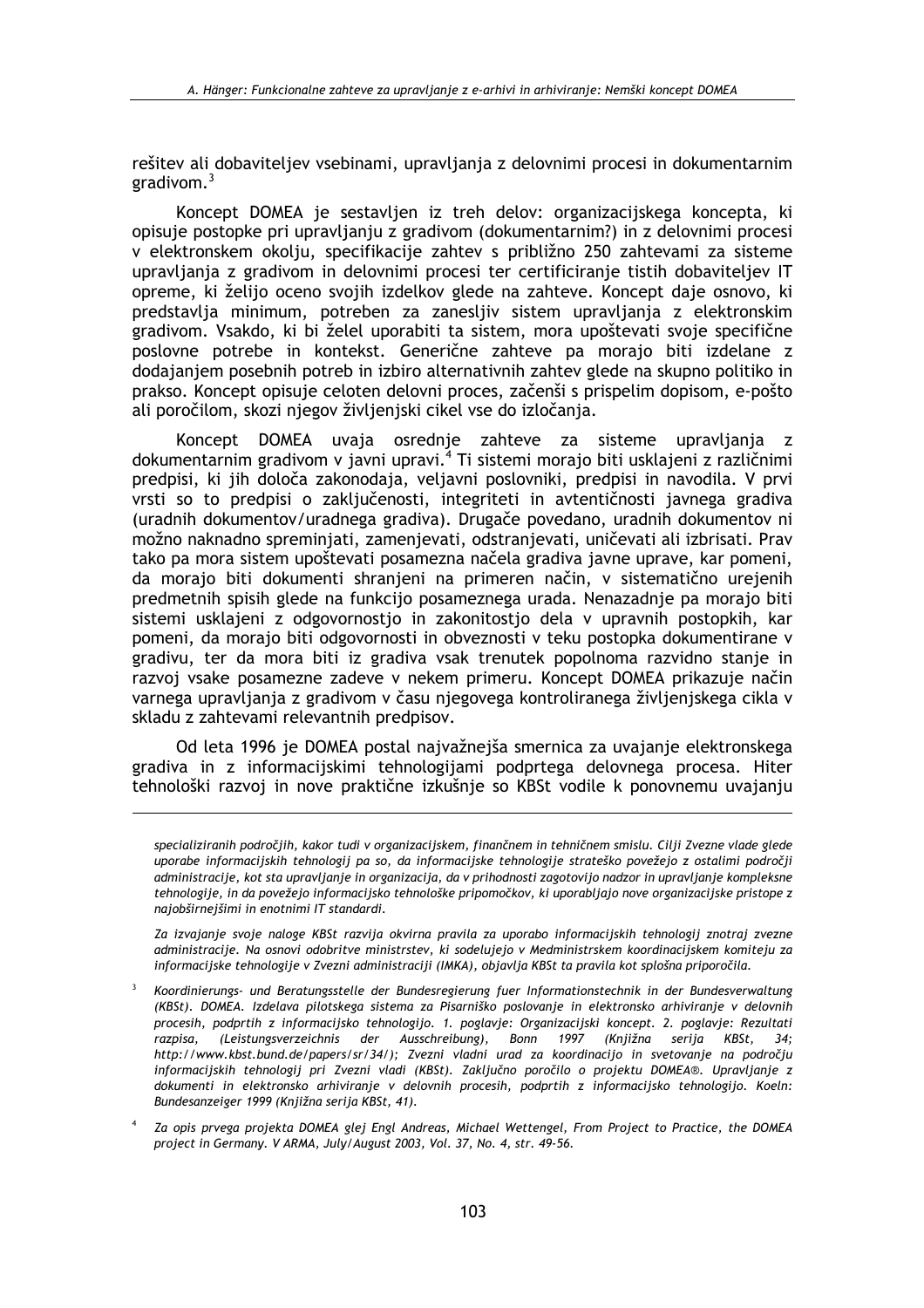koncepta. Septembra 2003 je bil na spletnih straneh KBSt objavljen osnutek dodelanega (oz. izboljšanega) koncepta<sup>5</sup>, kjer je bila možna tudi razprava in dajanje pripomb zainteresirane javnosti. Končna verzija je bila objavljena januarja 2005<sup>6</sup>. Novi koncept se ne nanaša več samo na zvezno upravo, temveč vključuje tudi zahteve regionalne in lokalne uprave.

Že prvi koncept DOMEA se je ukvarjal z vprašanjem izločanja in arhiviranja elektronskega gradiva. Priporočilo za izločanje in arhiviranje elektronskega gradiva v zveznih uradih je bilo izdano septembra 1998.

Koncept uvaja zelo podroben postopek izločanja in arhiviranja elektronskega gradiva. Vendar ta postopek v praksi še ni bil izveden. Razlog za to je dejstvo, da so bili elektronsko gradivo in sistemi za upravljanje z delovnimi procesi v uradih uvedeni šele nedavno ali pa so še v fazi uvajanja. Če pa uradi že poslujejo popolnoma elektronsko in rok hrambe gradiva še ni potekel, uvedba koncepta zahteva bistveno krajši čas.

### NOVI KONCEPT IZLOČANJA IN ARHIVIRANJA ELEKTRONSKEGA GRADIVA

Januarja 2004 je KBSt pozvala Zvezni arhiv, da sestavi novo projektno skupino, ki bi sodelovala pri reviziji koncepta. Pod vodstvom Zveznega arhiva in v sodelovanju s KBSt je skupina arhivistov iz zveznega, regionalnih in lokalnih arhivov ter svetovalcev imela ambiciozno zastavljeno nalogo, da definira standardiziran postopek izločanja, vključujoč niz metapodatkov za izločanje in arhiviranje elektronskega gradiva.<sup>8</sup> Cili je bil najti primeren in učinkovit postopek za izločanje elektronskega gradiva ustvarjenega in hranjenega v pisarniških sistemih. Ta postopek bi naj olajšal valorizacijo v elektronskem okolju in omogočal javnim uradom, da se soočijo s svojimi obveznostmi glede predaje elektronskega arhivskega gradiva Zveznemu arhivu. Novi koncept opisuje vse faze življenjskega cikla, skozi katere potuje dokument, vključno z nastankom, avtorizacijo, dovoljenjem za izdajo, izdajo in končno ponovno obravnavo ali odlogo ter arhiviranie. Definira postopke, potrebne za uvedbo čim bolj avtomatiziranega izločanje. V nasprotju s prvim konceptom, naj bi bil postopek primeren za vse nivoje javne uprave glede na širšo publiko novega koncepta DOMEA. Septembra 2004 je delovna skupina predstavila svoj osnutek na konferenci direktoriev državnih in zveznega arhiva, ki so dali soglasie. Obiavlien je bil januaria 2005 na spletni strani KBSt skupaj s konceptom DOMEA in nekaterimi drugimi posebnimi smernicami (varstvo podatkov, elektronski podpis, povezave/ komunikacija).

Novi koncept je osredotočen na tri glavne pogoje za uspešno izločanje: prvič, valorizacijo gradiva je potrebno izvajati pri ustvarjalcu, da se količina podatkov, ki bodo preneseni v arhiv, čim bolj zmanjša. Koncept definira postopke in meta podatke, ki jih je potrebno uvesti, da se bo izločanje opravljalo čim bolj

http://www.kbst.bund.de/Anlage304093/pdf\_datei.pdf.

http://www.kbst.dund.de.

Koordinierungs- und Beratungsstelle der Bundesregierung fuer Informationstechnik in der Bundesverwaltung (KBSt). Koncept za izločanie elektronskih spisov. 1. poglavie: Priporočila zveznega arhiva za izločanie elektronskih spisov; 2. poglavje: Izkušnje za izgradnjo in odlaganje elektronskih spisov v projektu DOMEA®, Bonn 1998 (Knjižna zbirka KBSt, 40).

Nov koncept je doseglijy na spletni strani KBSt http://www.kbst.bunde.de.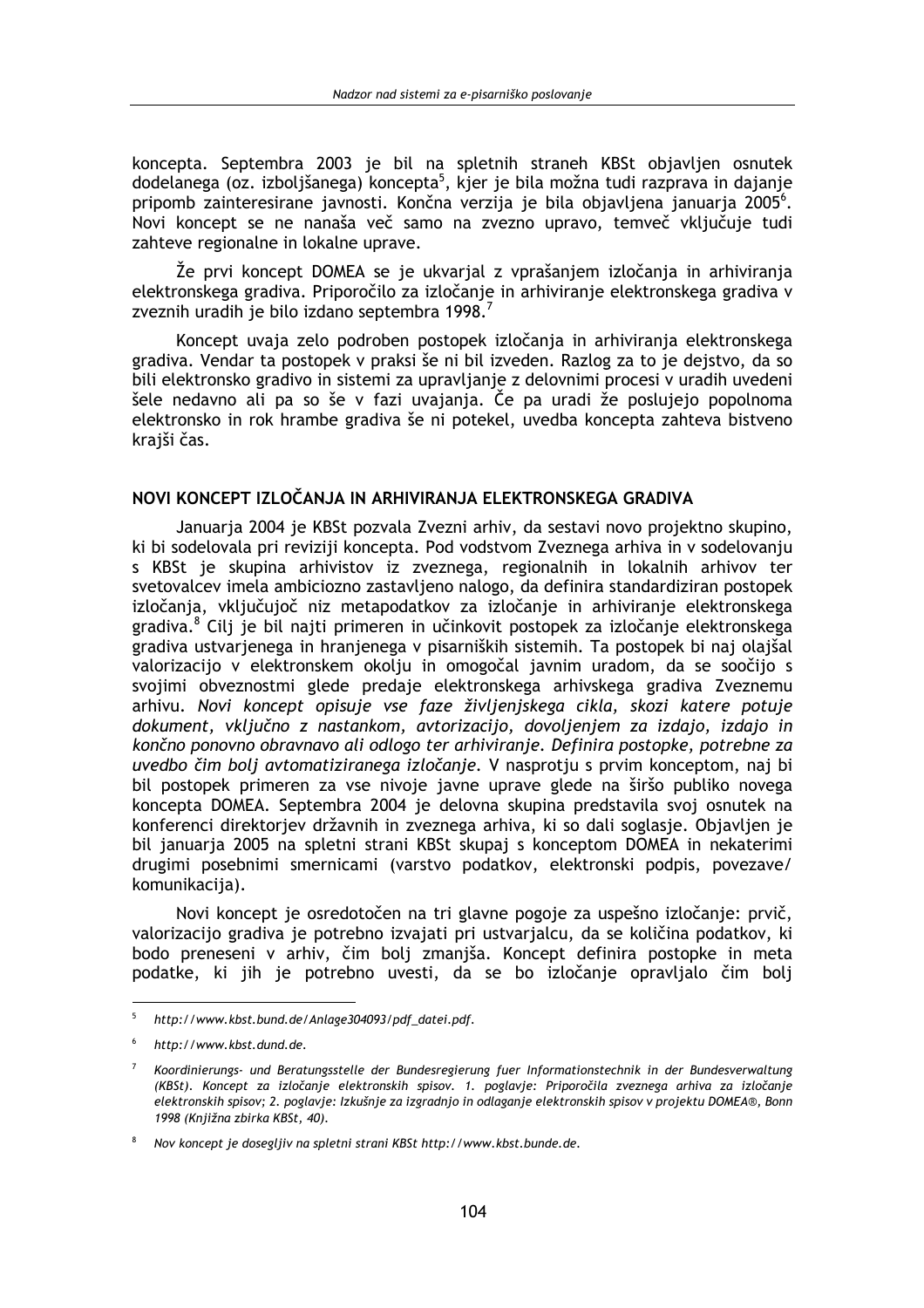avtomatizirano. Koncept priporoča postopek izločania v dveh fazah. V začetni fazi arhiv zagotovi izločitveni seznam. Izločitveni seznam vsebuje roke hrambe dokumentarnega gradiva (oz. roke življenjskega cikla), kot jih predvideva zakonodaja, in zagotavlja avtorizacijo izločanja na podlagi klasifikacijskega načrta ustvarjalca, ki predaja gradivo. Ta izločitveni seznam vgradimo v sistem za upravljanje z elektronskim gradivom, ki ga uporablja ustvarjalec. Za avtomatsko izbiranie gradiva morajo meta podatki dokumentov, map in datotek ysebovati podatkovno polje »navodilo za izločanje« z vnosi »izbriši«, »valoriziraj« ali »gradivo arhivske vrednosti«. Ta informacija mora biti registrirana na nivoju spisa in se prenaša navzdol na posamezne mape, dokumente, ki so naknadno ustvarjeni v okviru nekega spisa.<sup>9</sup> Na podlagi teh informacij, ustvarjalec v drugem koraku avtomatsko izbere tiste datoteke, katerih rok hrambe je potekel a imajo arhivsko vrednost in tiste, ki jih je potrebno valorizirati, ter jih preda v hrambo arhivu.

Učinkovitost tega dvostopeniskega postopka je odvisna od kvalitete izločitvenega seznama. Zaradi tega koncept priporoča omejen dostop arhivske instituciie do sistema za upravlianie z dokumentarnim gradivom ustvarjalca, da bi omogočil neprestano nadziranje in nadgradnjo izločitvenega seznama.

Drugič: novi koncept definira nove meta podatke kot npr. časovno omejitev za konverzijo podatkov. Namen je doseči konverzijo v arhivski format neposredno po dokončanju (oz. zaprtju) datoteke, se pravi že na začetku roka predaje ne pa šele ob predaji. S tem se prepreči zastaranje formatov v primeru predolgih rokov predaje. Glede na to, da je trenutno rok predaje 30 let in več, je to določilo nujno potrebno za preprečevanje izgube podatkov.

Tretjič: novi koncept ne opisuje samo postopkov, temveč ponuja tudi praktične rešitve za prenos pravil v prakso. Definirali smo niz metapodatkov, ki ga lahko prenesemo v XML shemo, dobavitelji informacijskih tehnologij pa ga lahko implementirajo v sisteme za upravljanje z elektronskimi dokumenti. To bo v letu 2005 del zahtev za novo potrditev koncepta DOMEA. Namen je standardizirati in utrditi postopek izločanja s povezovanjem sistemov za upravljanje z elektronskim gradivom pri ustvarialcih in sistemi za upravljanje z arhivskim gradivom. Ta niz metapodatkov se mora na eni strani ujemati z različnimi skupnimi politikami in praksami na zveznem, regionalnem in lokalnem nivoju. Po drugi strani pa mora biti ustrezno podroben in predmeten, da se ujema s potrebami dobaviteliev informacijskih tehnologij. Poudarja pomembnost standardnih procedur, avtomatsko zajema in hrani vse procese (akcije), ki jim je bil podvržen elektronski dokument, uporabnike, ki so začeli in izvajali procese (akcije) ter čas in datum dogajanja, ki jih je potrebno pripisati dokumentom, predanim v arhiv. Osnovna shema ne bo predpisovala obveznega nivoja za vsak metapodatkovni element. Te odločitve bodo sprejemali v teku prilagajanja politiki in praksam na zvezni, regionalni in lokalni ravni.

Vse te zahteve bodo del prihodnjega vrednotenja. V prihodnosti se bo DOMEA sistem za upravljanje z dokumenti ravnal po arhivskih zahtevah. Biti del velikega programa DOMEA daje Zveznemu arhivu možnost, da se vključi v določanje

Koncept DOMEA bazira na tristopenjski predmetni hierarhiji za dokumente, mape in datoteke. Datoteke vstopajo v združeno informacijsko strukturo, v nemški upravni tradiciji znano kot klasifikacijski načrt. Na vsakem nivoju so definirani meta podatki. Njihova uporaba sledi principu in funkcionalnosti prenašanja iz višjega na nižji objekt. Klasificiranje dokumentov v mape in ustvarjanje nove mape je analogno in je lahko povezano z relevantnim delom združene informacijske strukture.